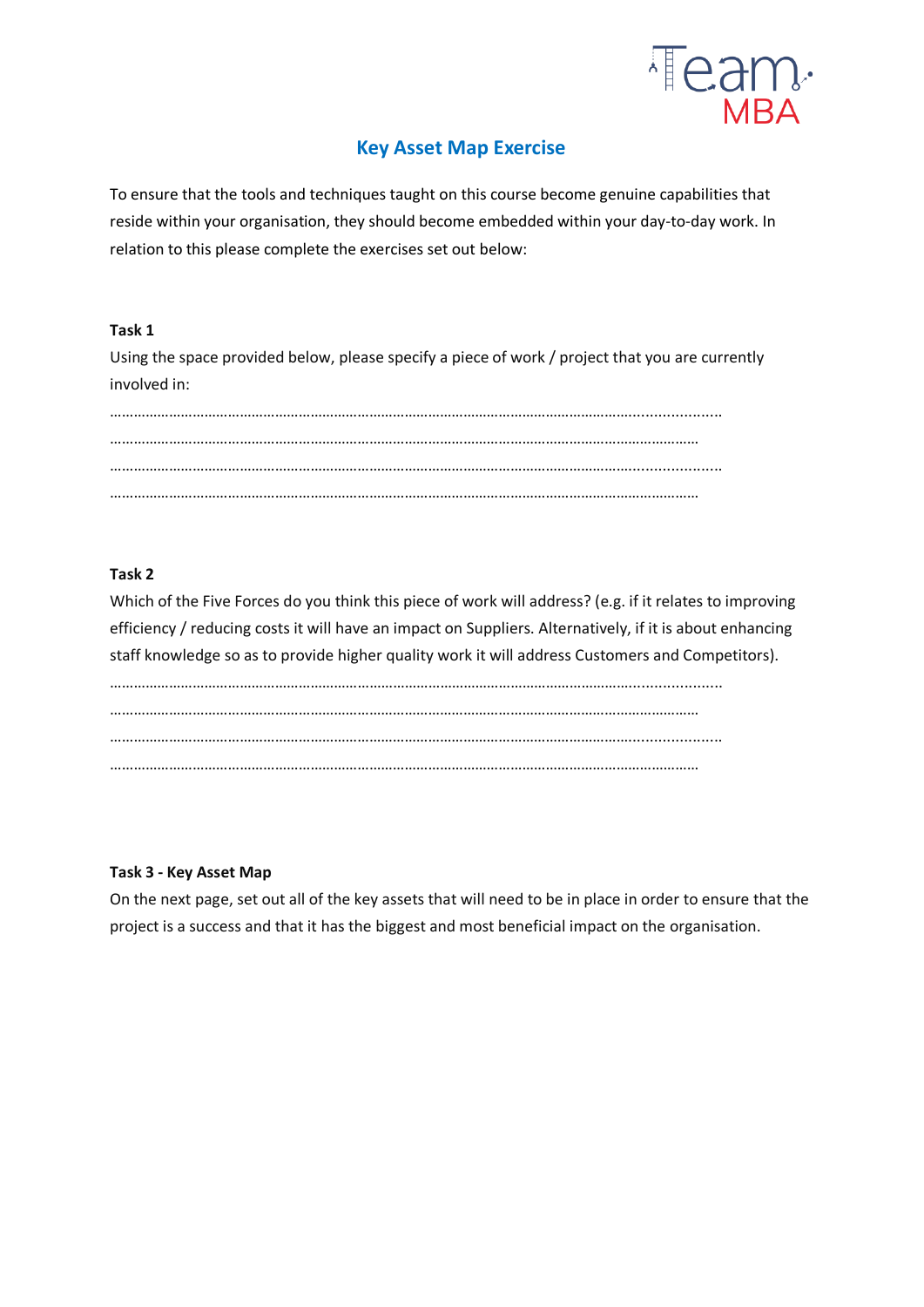

**Key Asset Map:** Specify the key assets that will play a role in making the project a success

.

Using you answer from Exercise 2 on the previous page, briefly specify how you believe the project you are involved in will benefit the organisation (e.g. winning customers, reducing costs by using resources more effectively etc.)



## **Task 4 - Enhancing Assets**

Having completed the exercise above, consider if there are any ways in which you could enhance or more fully utilise the assets that you currently have available to you by completing the exercises on the next page.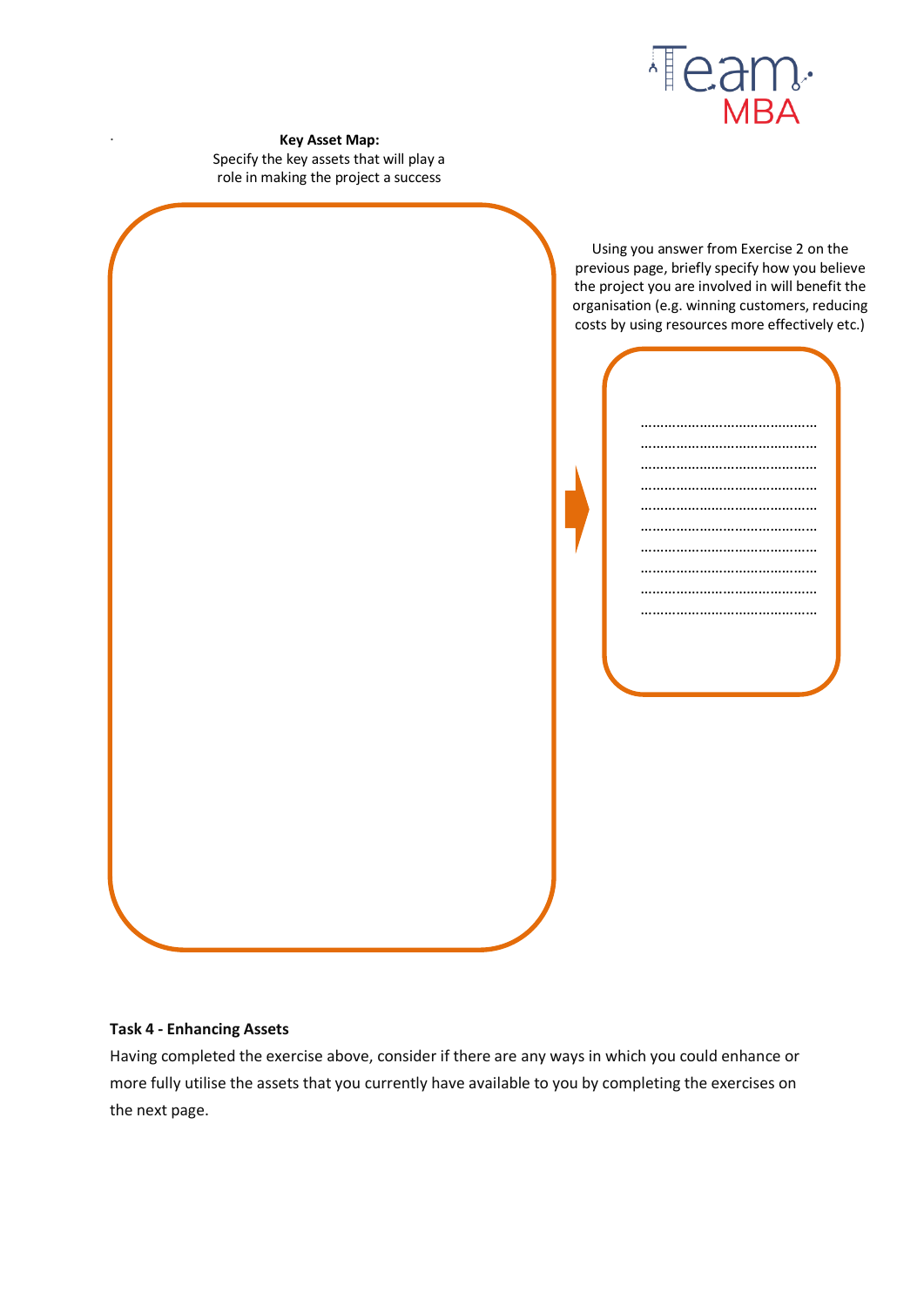